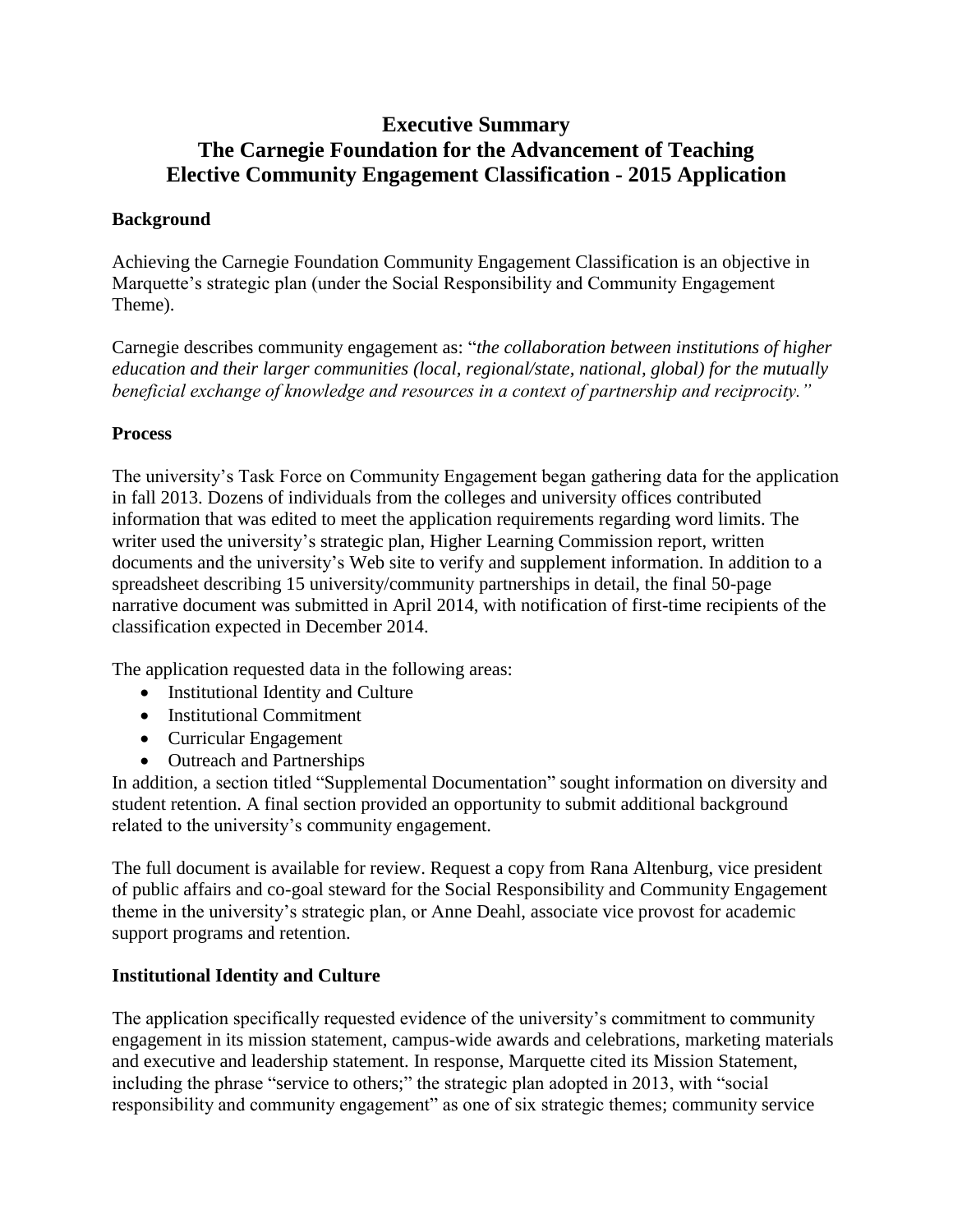awards presented by the Alumni Association and various colleges and departments; and the stories and statistics about community service in prospective student marketing materials and Marquette Magazine.

This section also required detail its "mechanisms for systematic assessment of community perceptions of the institution's engagement with community" and "how the information is used to guide institutional actions," including budgeting and program improvement. The Service Learning Program's annual Community Impact Survey was an excellent example, and other assessments, including the College of Engineering's co-op employer survey and the university's participation in the Avenues West Association, were included. However, there was no evidence of university-wide assessment of community perceptions beyond the one-time interviews of community leaders by an outside consultant in preparation for the strategic planning process.

#### **Institutional Commitment**

The 12 questions in this section addressed how well community engagement initiatives are supported by the university's infrastructure, including campus-wide coordination, financial commitments, fundraising, assessment and policies. The university response described the role and make-up of the Community Engagement Task Force, as well as detailed examples of Marquette's financing of various community initiatives, particularly its clinics, and community usage of university facilities. Anecdotal and statistical evidence illustrated the impact community engagement activities have on students, faculty, the community and the institution.

Acknowledging that "disparate databases may not provide an inclusive picture of community engagement," Marquette's application cited grant-funded efforts underway to develop a comprehensive community engagement database. The efficacy of the database will depend on faculty willingness to opt in so information can be gleaned from the Faculty Activities Database.

This section included specific questions about the importance of community engagement in recruiting, hiring, promotion and tenure decisions. The university's hiring for mission policy and various online resource for applicants emphasize the importance of service. Promotion dossiers also call for inclusion and evaluation of a candidate's service; however, service is broadly defined, including both on-campus and community-based activities. Last year the University Academic Senate discussed how community-based research and/or community service activities might be integrated into areas such as promotion and tenure, and the Promotion and Tenure Committee is exploring the topic as well.

#### **Curricular Engagement**

Carnegie describes curricular engagement as *"the teaching, learning, and scholarship that engages faculty, students, and community in mutually beneficial and respectful collaboration. Their interactions address community identified needs, deepen students' civic and academic learning, enhance community well-being, and enrich the scholarship of the institution."*

This section had five questions related to: the university's definition of service learning and data related to participation in service learning courses; university, college and departmental learning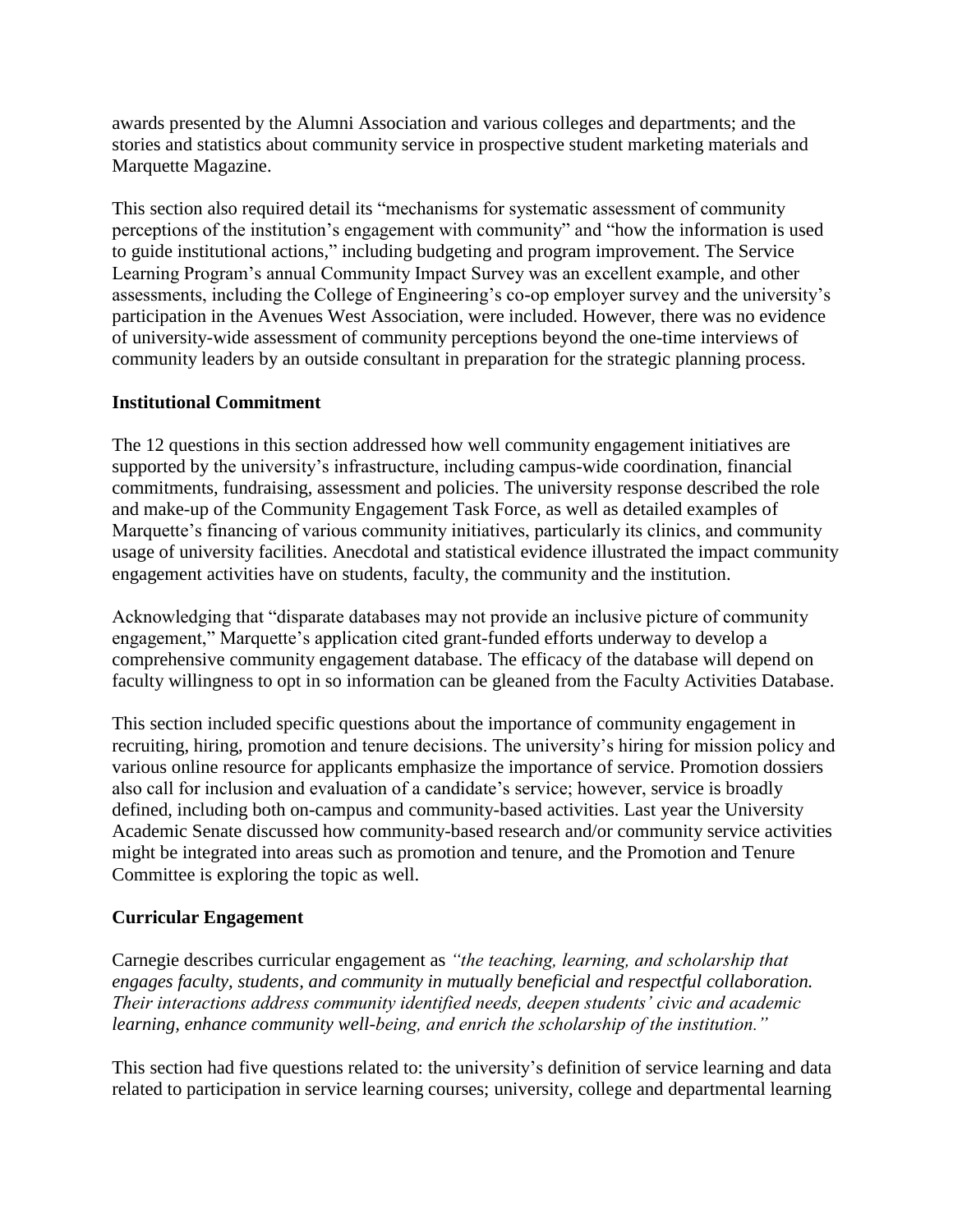outcomes for students' community engagement; assessment of such experiences; and how assessment data are used. In addition to providing details about its service learning courses, the university's application pointed out how the institutional learning outcomes, outcomes for the University Core of Common Studies and capstone and senior experience courses relate to community engagement.

The application also required examples of how community engagement was integrated into forcredit activities involving student research, leadership, internships, study abroad programs, graduate studies, core courses, majors and minors. Limited to 500 words, the responses could not delineate the many examples submitted by departments and colleges. Marquette's application exceeded the requested five examples of faculty research associated with curricular engagement, citing nine publications or presentations.

## **Outreach and Partnerships**

Carnegie describes outreach as *"the application and provision of institutional resources for community use"* and partnerships as *"collaborative interactions with community and related scholarship for the mutually beneficial exchange, exploration, and application of knowledge, information, and resources (research, capacity building, economic development, etc.)."*

Evidence of community outreach at Marquette included information on the university's learning centers, tutoring, non-credit courses, training and professional development, work study programs, cultural and athletic offerings, library services and faculty consultation.

As its definition of community engagement suggests, the Carnegie Foundation emphasizes the mutuality and reciprocity of partnerships. A grid accompanying this section listed 15 (the maximum) examples of community partnerships, with data on the number of Marquette students and faculty involved and information on both the institutional and community impact of each partnership. The application also included seven examples of faculty scholarship associated with community outreach or partnerships.

#### **Additional Information**

Marquette used the opportunity to provide additional information to further elaborate on the university's community-based clinics, which had been briefly mentioned in several responses. The impact of dental, law, nursing and speech clinics was described in greater detail.

This section also focused on the partnership between the Department of Public Safety and the Milwaukee Police Department and its importance not only for student and employee safety but for neighborhood safety, stability and economic development as well.

The section on Supplemental Documentation described Marquette's diversity and inclusion initiatives as they relate to community engagement. These included the Educational Opportunity Program, Health Careers Opportunity Program, Youth Empowerment Program, Metcalfe Chair and faculty community-based research with a diversity focus. In addressing student retention and success, the university application cited data about the high percentage of students participating